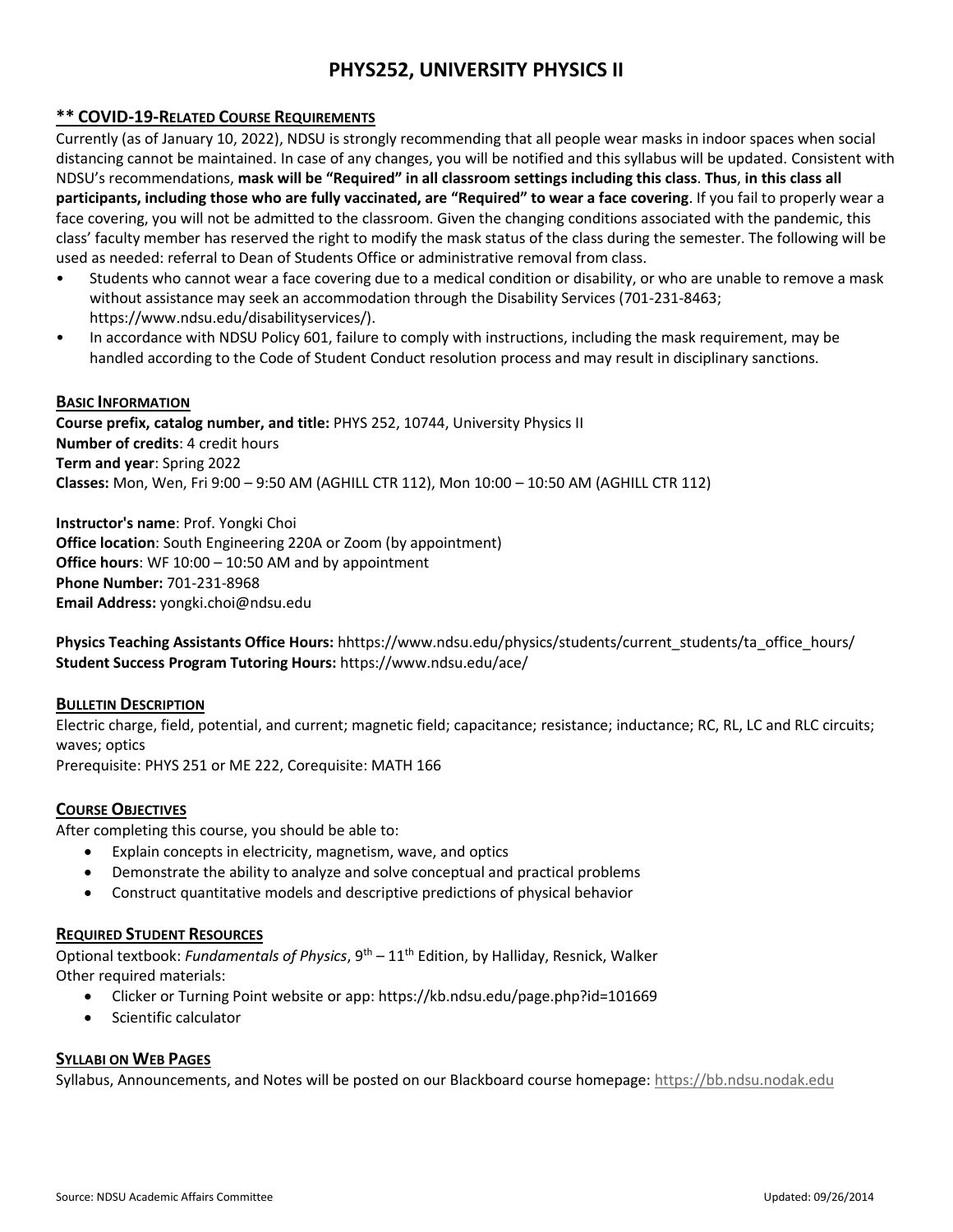#### **HOMEWORK ASSIGNMENTS**

Weekly homework will be posted on the web-based *LON-CAPA* homepage [\(http://www.ndsu.edu/physics/lon\\_capa\)](http://www.ndsu.edu/physics/lon_capa). All homework assignments are due on the dates specified. *Late submission will not receive credit.* Follow the login instructions to access our course.

LON-CAPA instruction: Your username will be your *firstname.lastname* in your NDSU email. For example, if your NDSU email is *albert.einstein@ndsu.edu*, then your username is *albert.einstein.* You will establish a password by selecting the "Forgot password?" when you first log-in to the system. For help using LON-CAPA, please contact Physics staff, **Paul Omernik (paul.omernik@ndsu.edu, South Engineering 110**).

| Week           | <b>Topic</b>                                         | <b>Reading / Assignment</b> |
|----------------|------------------------------------------------------|-----------------------------|
| 1              | Coulomb's Law                                        | Chapter 21                  |
| $\overline{2}$ | <b>Electric Field</b>                                | Chapter 22                  |
| 3              | Gauss' Law                                           | Chapter 23                  |
| 4              | <b>Electric Potential</b>                            | Chapter 24                  |
| 5              | Capacitance                                          | Chapter 25                  |
| 6              | <b>Current and Resistance</b>                        | Chapter 26                  |
| 7              | <b>Circuits</b>                                      | Chapter 27                  |
| 8              | <b>Magnetic Fields</b>                               | Chapter 28                  |
| 9              | Magnetic Fields Due to Currents                      | Chapter 29                  |
| 10             | <b>Spring Break</b>                                  | Mar 15-19                   |
| 11             | Induction and Inductance                             | Chapter 30                  |
| 12             | Electromagnetic Oscillations and Alternating Current | Chapter 31                  |
| 13             | Maxwell's Equations; Magnetism of Matter             | Chapter 32                  |
| 14             | <b>Electromagnetic Waves</b>                         | Chapter 33                  |
| 15             | Images                                               | Chapter 34                  |
| 16             | Interference/Diffraction                             | Chapter 35                  |
| 17             | Review                                               |                             |
|                | Exam 1-4 (covering 3-4 chapters)                     |                             |

#### **COURSE SCHEDULE/OUTLINE/CALENDAR OF EVENTS**

\* HOLIDAY – NO CLASS: JAN 17 (MLK DAY), FEB 21 (PRESIDENTS' DAY), SPRING BREAK (MAR 14-18), SPRING RECESS (APR 15-18)

### **EVALUATION PROCEDURES AND GRADING CRITERIA**

Final letter grades for the course will be computed using the following weights:

- Homework Assignment 200 points (correct responses to 80% of the homework will earn max. 200 pts)
- Five Exams 400 points (your best 3 out 4 exam scores)
- Total Points 600 points
- Extra credit: Midterm survey (10 points)

#### **NO MAKE-UP EXAMS ARE ALLOWED**

Grades: A: > 90 %, B: 80 to < 90%, C: 70 to < 80 %, D: 60 to < 70%, F: < 60 %

#### **EMAIL COMMUNICATION**

Please follow following guidelines:

- Use your NDSU email, not your yahoo or gmail account
- Type **Phys252** and **the subject** of your email **in the subject line** (e.g. "**Phys252 missing homework"**)
- Sign your email with **your name and student ID number**

## **SPECIAL NEEDS**

Any students with disabilities or other special needs, who need special accommodations in this course, are invited to share these concerns or requests with the instructor and contact th[e Disability Services Office \(www.ndsu.edu/disabilityservices\)](http://www.ndsu.edu/disabilityservices/) as soon as possible.